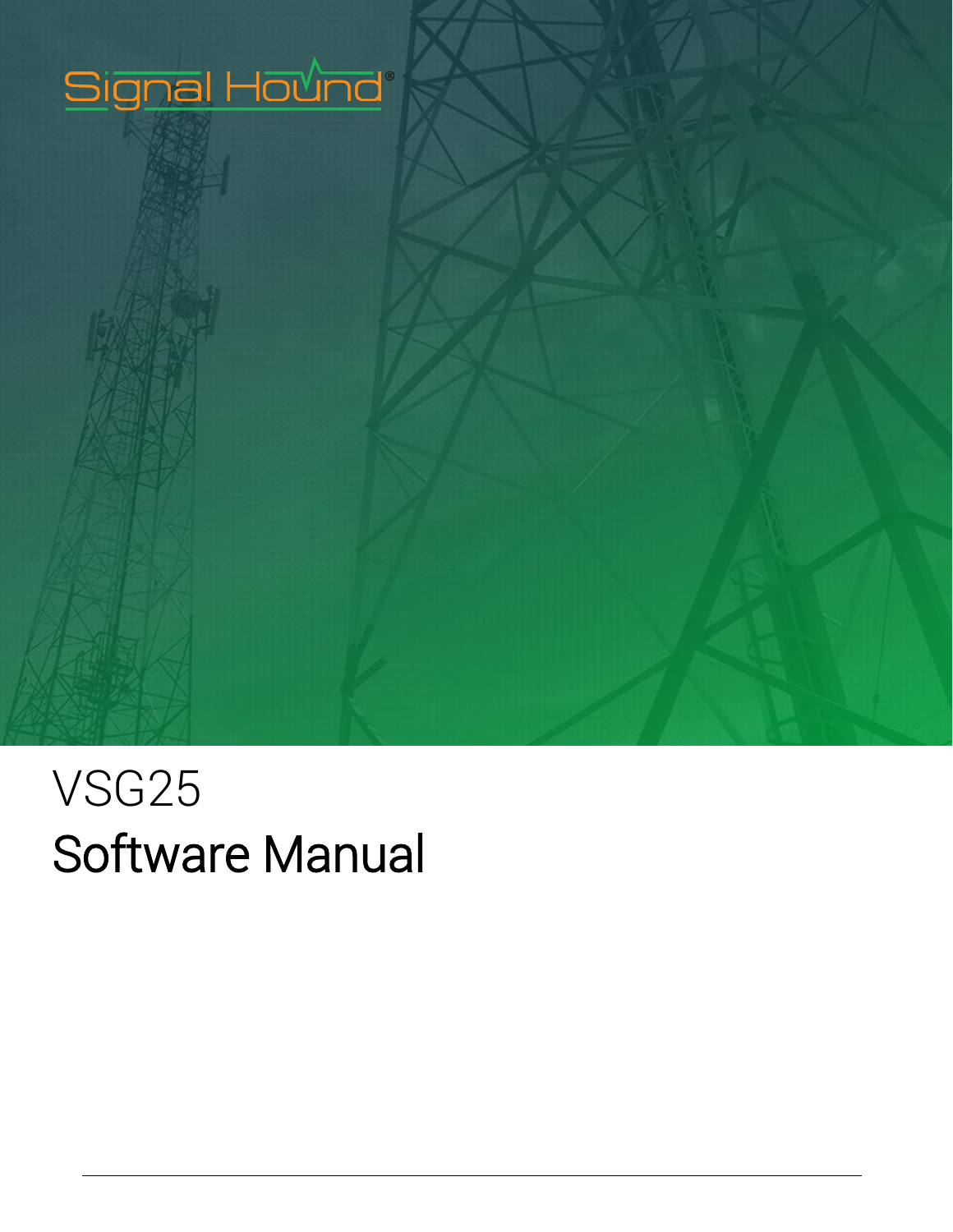#### **Signal Hound VSG25 Software Manual**

 2019, Signal Hound, Inc. 1502 SE Commerce Ave, Suite 101 Battle Ground, WA USA Phone 360.217.0112

This information is being released into the public domain in accordance with the Export Administration Regulations 15 CFR 734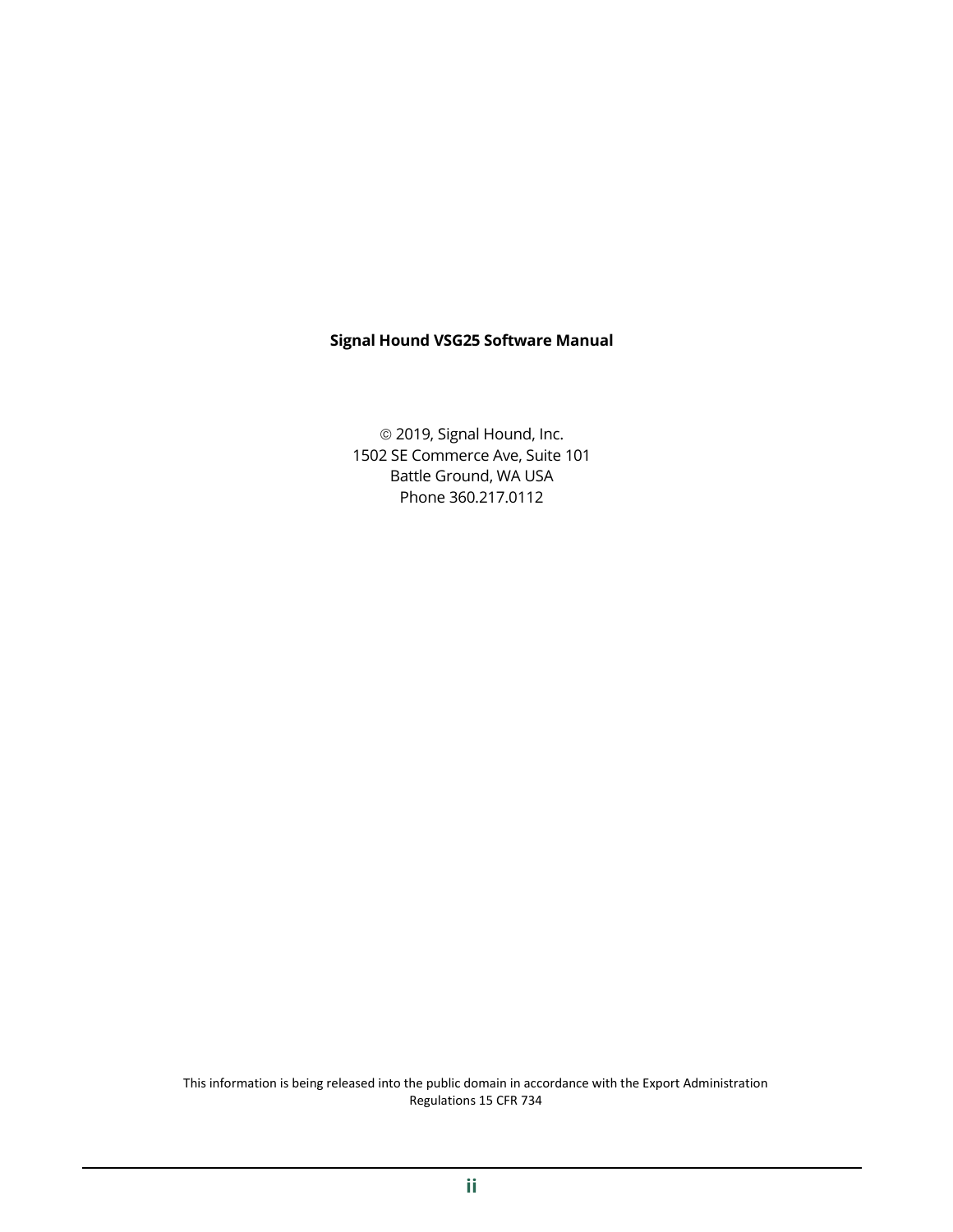# Contents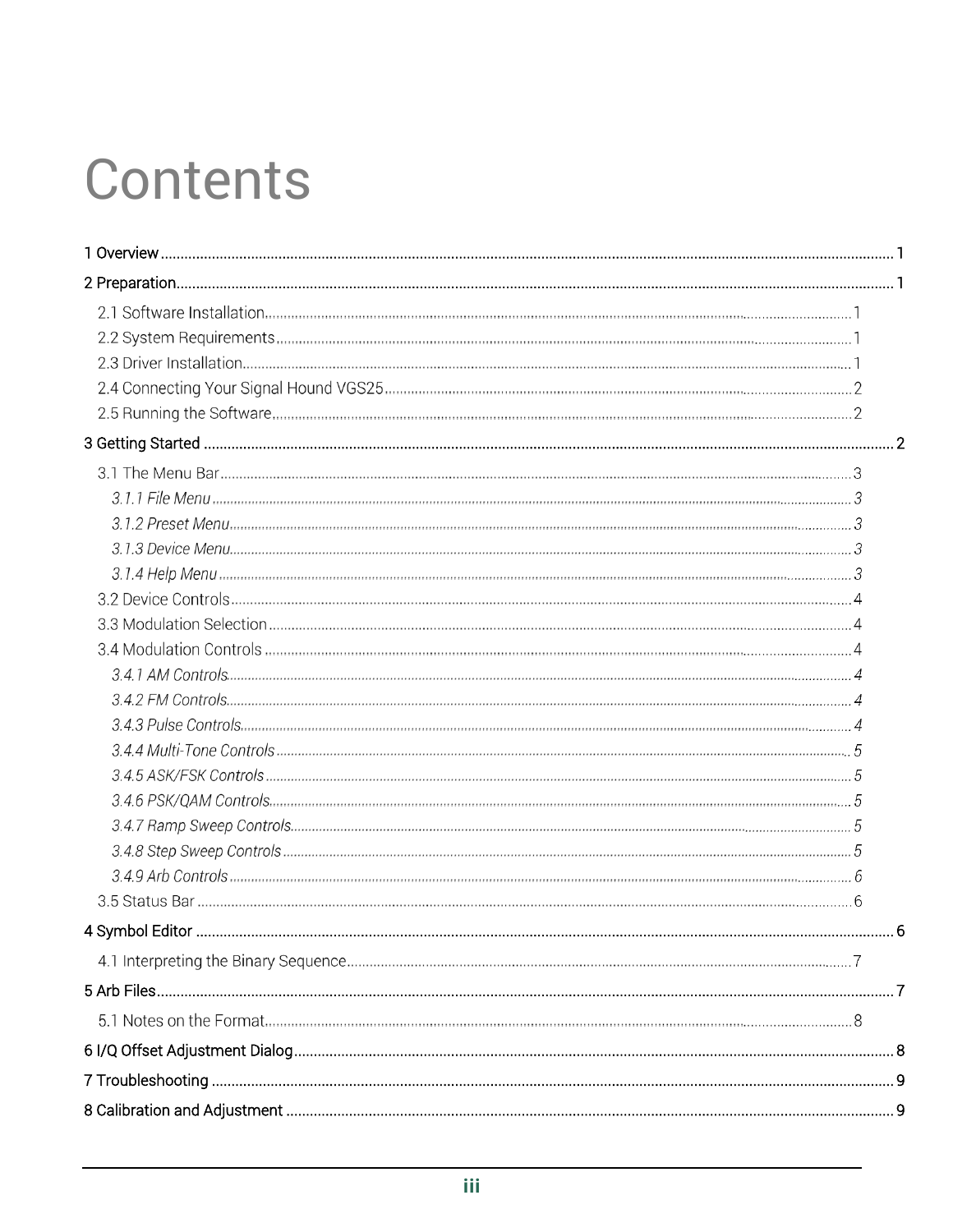| 9 Warranty and Disclaimer. |  |
|----------------------------|--|
| 9 T Credit Notice          |  |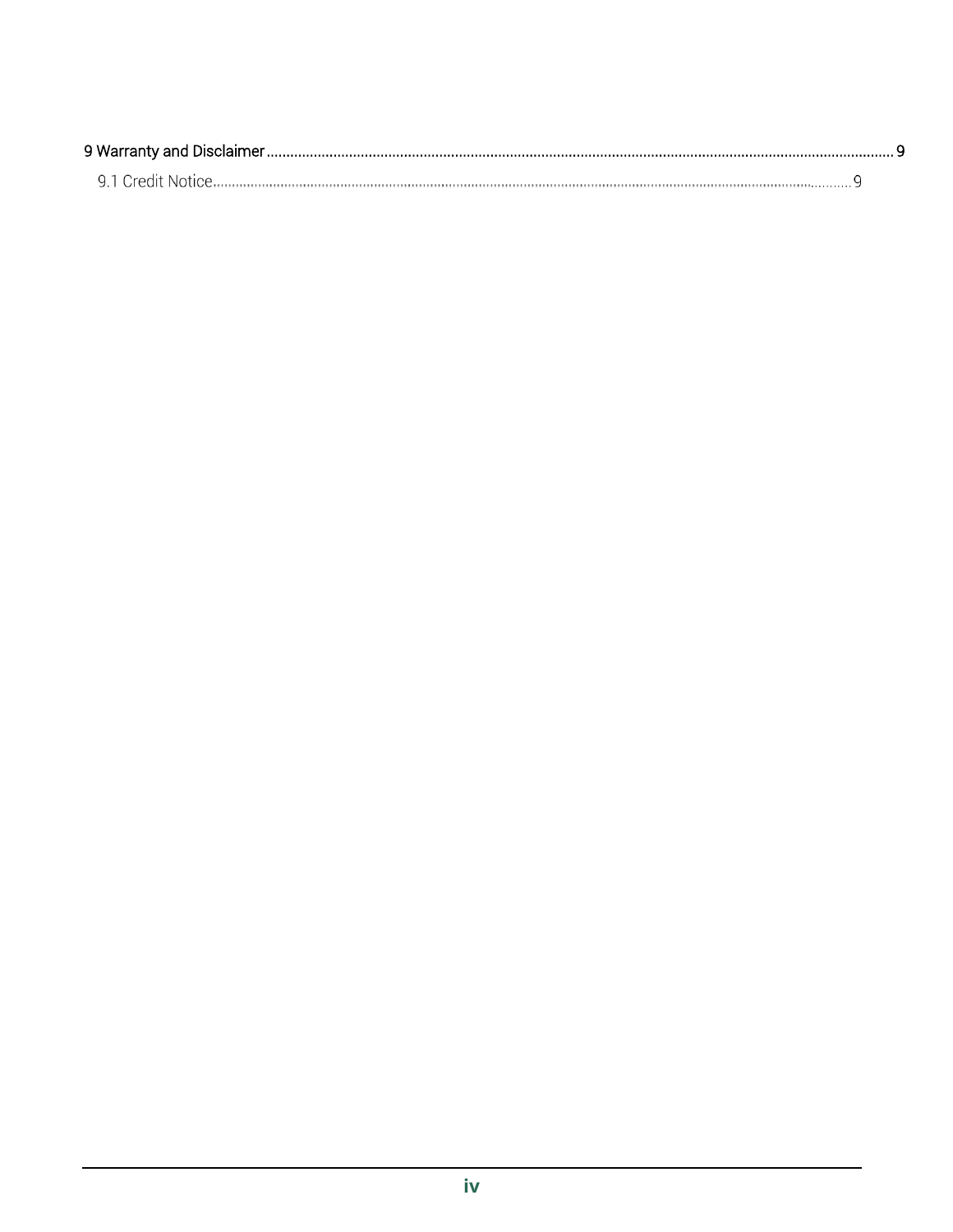## <span id="page-4-0"></span>1 Overview

This document outlines the operation and functionality of the Signal Hound VSG25 vector signal generator software. This document will guide you through the setup and operation of the software. You can use this document to learn about the features of the generator and how to access them in the application.

## <span id="page-4-1"></span>2 Preparation

### 2.1 SOFTWARE INSTALLATION

The software can be found on the CD included with your purchase or on our website [www.signalhound.com.](http://www.signalhound.com/) The latest version of the software can always be found on our website.

Once you have located the software, run the setup.exe and follow the on-screen instructions. You must have administrator privileges to install the software. You may be asked to install the Windows Runtime Frameworks, as this must be installed for the software to run. The installer will install the device drivers for the Signal Hound products during installation as well.

It is recommended to install the application folder in the default location.

### 2.2 SYSTEM REQUIREMENTS

Supported operating systems:

- Windows 7 (32/64-bit)
- Windows 8 (32/64-bit)
- $\bullet$  Windows 7 (32/64-bit)

Minimum system requirements:

- No processor requirements
- The software will average less than 1GB of memory
- USB 2.0

### 2.3 DRIVER INSTALLATION

Drivers are distributed with the installer for both 32 and 64-bit systems. After installation the driver files are located at **\drivers\x86\** and **\drivers\x64\** in the application directory.

If the drives did not successfully install during the installation process you can manually install them.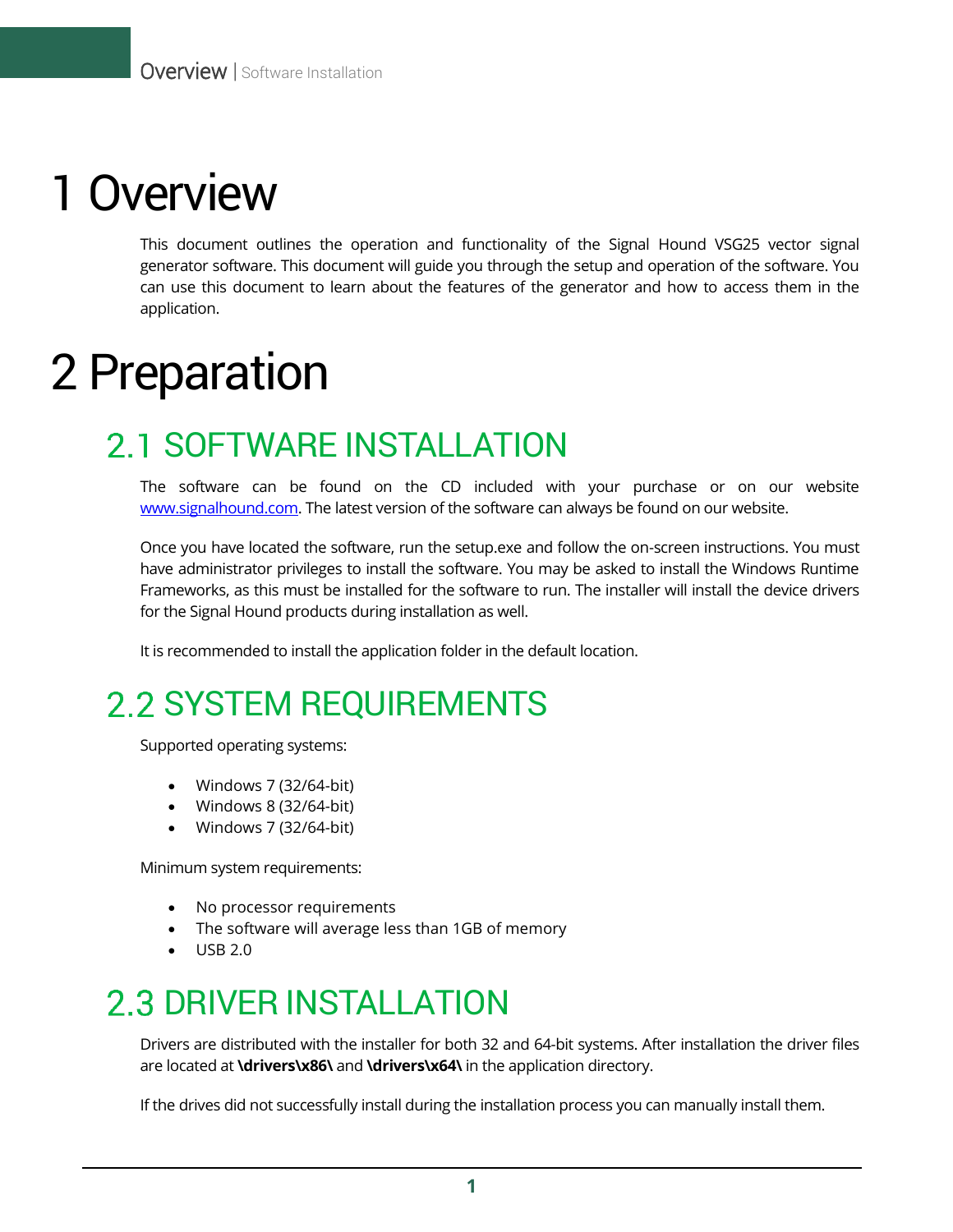The easiest way to install the drivers post application installation is to run the correct driver installer in the application directory. Select the proper installer based on the type of PC you have (32/64-bit) and run the driver installer as administrator (right-click, run as administrator). A console will appear to let you know if the installation was successful.

If the drivers still not install correctly, contact Signal Hound.

## 2.4 CONNECTING YOUR SIGNAL HOUND VGS25

With the software and device drivers installed, you are ready to connect your device. The supplied USB cable should be connected into your PC first followed by your device.

The first time you connect the device to your PC, the PC may take a few seconds to recognize the device and update any drivers. Wait for this process to complete and the PC to recognize the device before launching the software. You may need to reboot your computer after driver installation.

When your device is ready, the back-panel LED should show a constant green color.

### 2.5 RUNNING THE SOFTWARE

With the software installed and the device recognized you can run the software. You can do this through the desktop shortcut or through the VSG25.exe file found in the installation directory.

## <span id="page-5-0"></span>3 Getting Started

Launching the VSG25 software brings up the user interface (UI). This section describes the UI in detail and how you can use the UI to control your Signal Hound vector signal generator.

Below is a picture of the software with all major areas of interest labeled: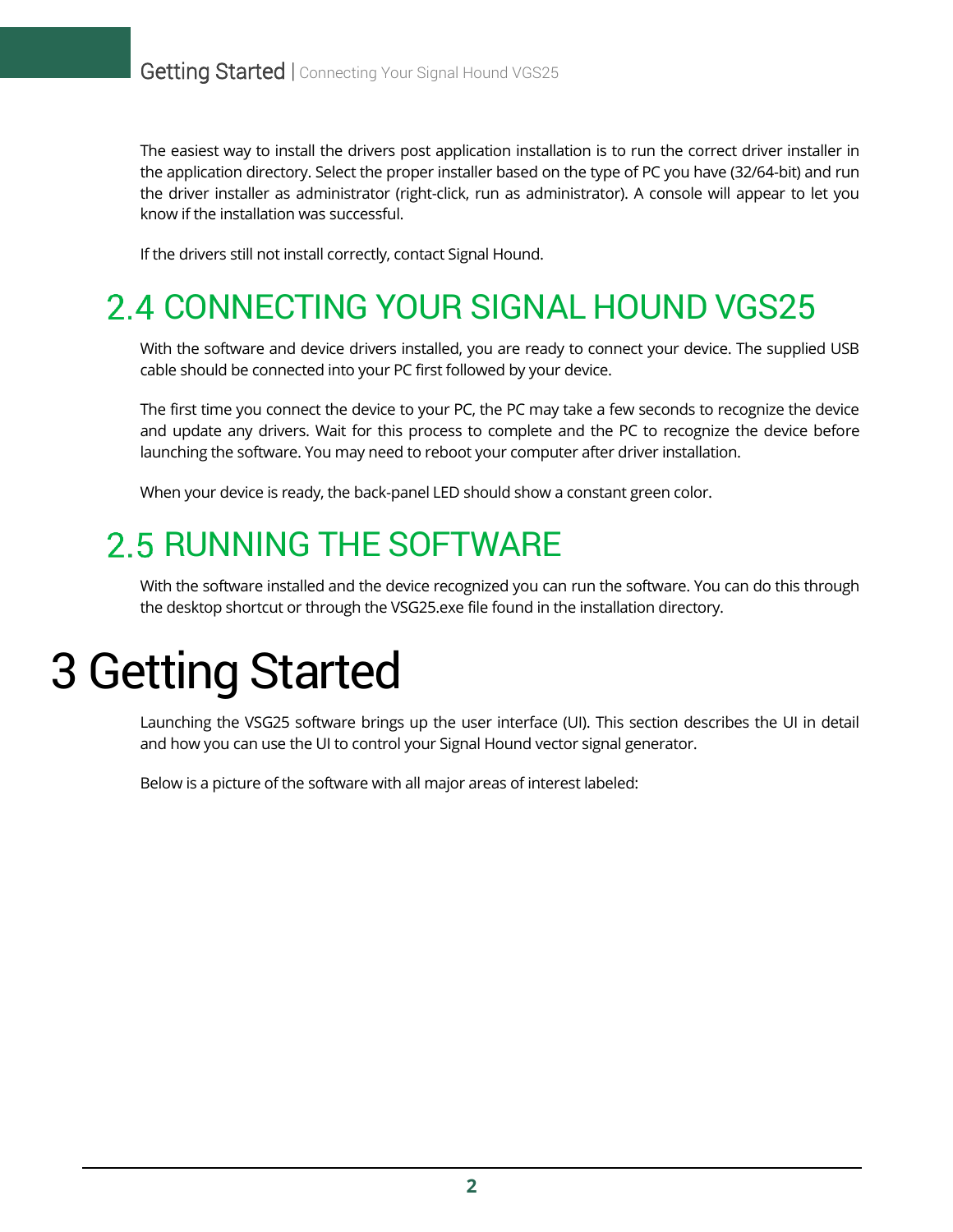#### Getting Started | The Menu Bar



### **3.1 THE MENU BAR**

The menu bar provides a set of menus across the top of the application.

#### 3.1.1 File Menu

• Exit – Disconnect the device and close the software.

#### 3.1.2 Preset Menu

• Load/Save – Through this menu you can save the entire state of the application to restore at a future time.

#### 3.1.3 Device Menu

• I/Q Offset Adjust – Display a dialog for control the I/Q offset adjustment.

#### 3.1.4 Help Menu

• About – Display the software and API version.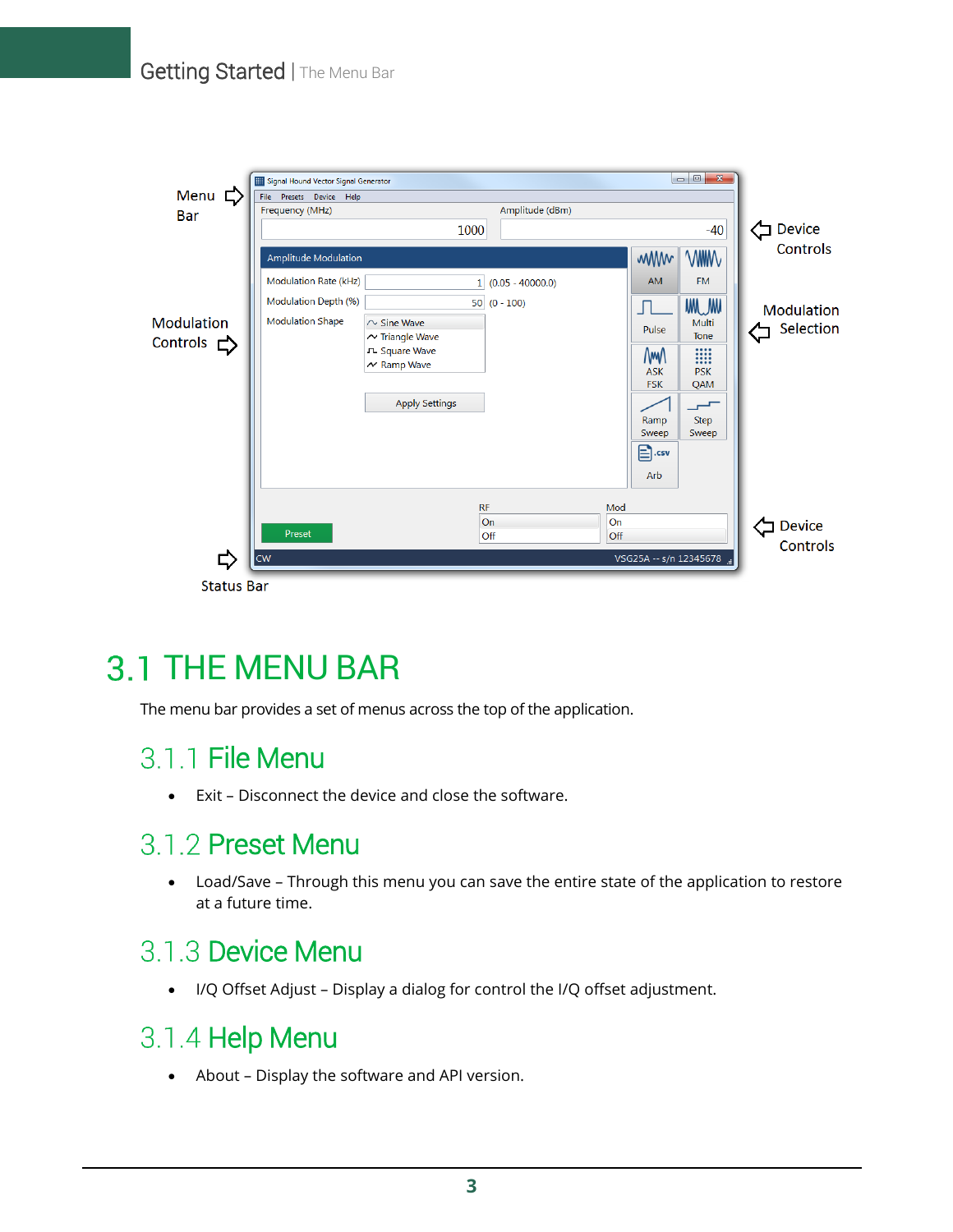## **3.2 DEVICE CONTROLS**

There are a number of device controls which allow you to define and manage output characteristics.

- Frequency Specify the output frequency in MHz. This will also function as the center frequency for any active modulation.
- Amplitude Specify the output amplitude in dBm.
- RF Toggles the RF output. When off, the RF output is disabled regardless of other settings.
- Mod Toggles the current modulation. When disabled, a CW is output. When enabled, the last selected modulation will be configured again.
- Preset Performs a software reset and loads the software defaults.

## **3.3 MODULATION SELECTION**

The modulation selection buttons expose the controls for the various modulation outputs available for the VSG25. Each button corresponds to a new set of controls to be displayed in the modulation controls area.

## **3.4 MODULATION CONTROLS**

The modulation controls show related controls for the currently selected modulation. The shown modulation will not be active until the *Apply Settings* button is pressed. All controls are detailed below.

### 3.4.1 AM Controls

- Modulation Rate Specify the AM waveform frequency in kHz.
- Modulation Depth Specify the AM waveform depth as a percentage of the output amplitude.
- Modulation Shape Specify the shape of the AM waveform.

#### 3.4.2 FM Controls

- Modulation Rate Specify the FM waveform frequency in kHz.
- FM Deviation Specify the FM deviation in kHz. This is the maximum frequency difference between the FM modulated wave and carrier frequency.
- Modulation Shape Specify the shape of the FM waveform.

### 3.4.3 Pulse Controls

- Pulse Width Specify the time the signal is high during one pulse cycle in microseconds.
- Pulse Period Specify the time between rising pulse edges in milliseconds.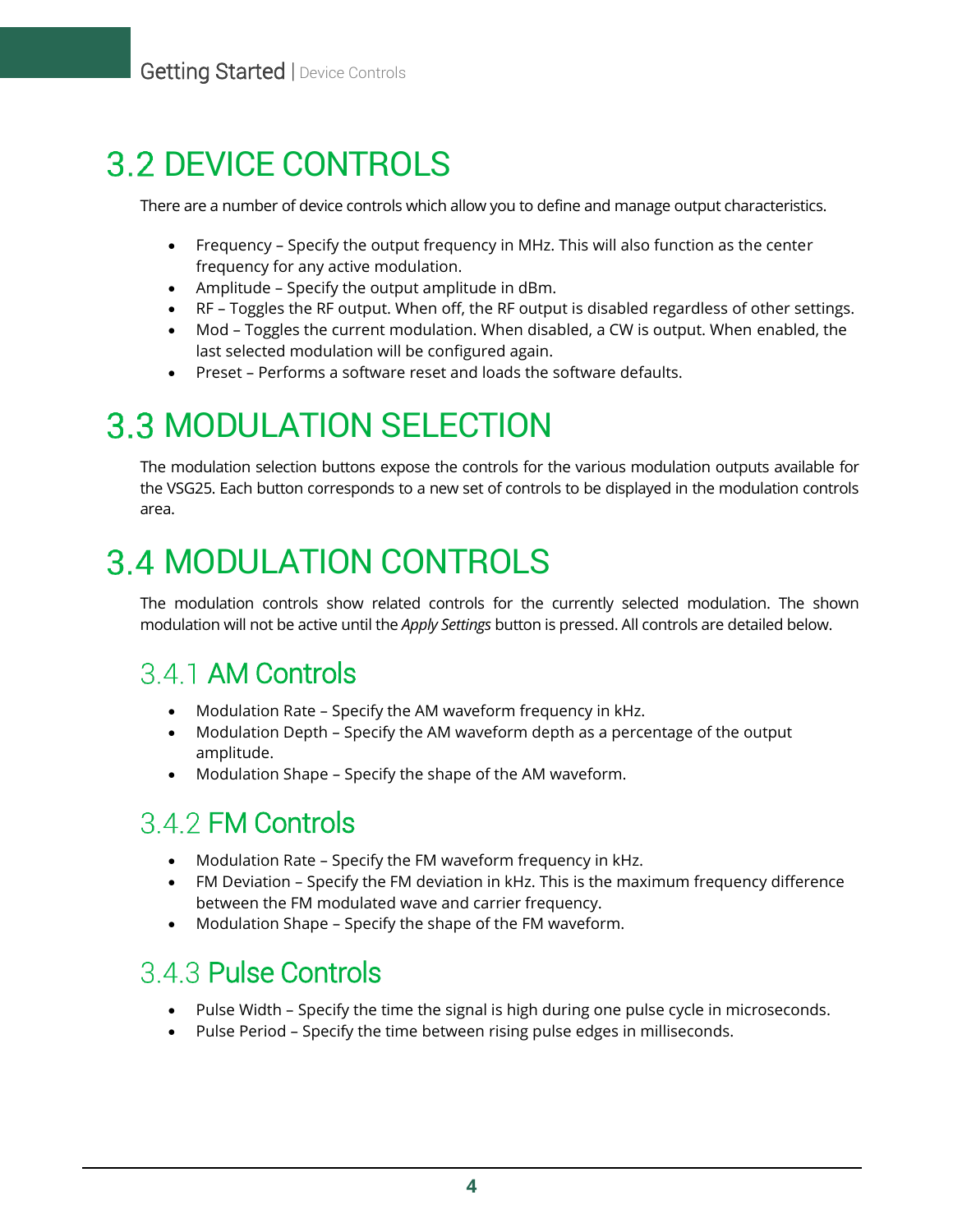#### 3.4.4 Multi-Tone Controls

- Tone Spacing Specify the spacing in kHz between each output tone.
- Tone Count Specify the number of generated output tones.
- Notch Width Specify a bandwidth of a notch reject filter to be applied to the resulting output tones.
- Tone Phase Specify how the phase of each individual tone is generated.

### 3.4.5 ASK/FSK Controls

- Symbol Rate Specify the symbol rate of the resulting data signal in kHz.
- Modulation Type Specify whether to generate an ASK or FSK signal.
- Modulation Depth For ASK signals this is defined as  $(V_{max} V_{min}) / (V_{max} + V_{min})$ . For FSK signals this is defined as peak deviation ( $F_{max}$  –  $F_{min}$ ) / 2.
- Filter Type Specify whether a Gaussian filter is applied to the resulting modulation waveform.
- Filter Alpha Specify the roll-off factor of the Gaussian filter. This is disregarded if no filter is selected.
- Data Specify a data sequence to be modulated by bringing up the symbol editor. See the [Symbol Editor](#page-9-0) section.

#### 3.4.6 PSK/QAM Controls

- Symbol Rate Specify the symbol rate of the resulting data signal in kHz.
- Modulation Specify the modulation of the output signal. The data specified will be encoded using the selected modulation.
- Filter Specify which inter-symbol interference filter is to be applied to the resulting modulation waveform.
- Filter Alpha Specify the roll-off factor. If no filter is selected this value is ignored.
- Data Specify a data sequence to be modulated by bring up the symbol editor. See the **[Symbol Editor](#page-9-0) section.**

#### 3.4.7 Ramp Sweep Controls

- Span Specify the frequency span in MHz for the device to sweep.
- Sweep Time Specify in milliseconds how fast the device should sweep the selected span.

#### 3.4.8 Step Sweep Controls

- Start Specify in MHz the start frequency of the stepped sweep signal.
- Stop Specify the stop frequency of the stepped sweep signal. Combined with the start frequency, these two values define the range of the stepped sweep.
- Step Specify the step size in MHz of the stepped sweep. The signal starting at the specified start frequency will be stepped in increments of the step frequency until the frequency is greater than the stop frequency, at which point the process will repeat.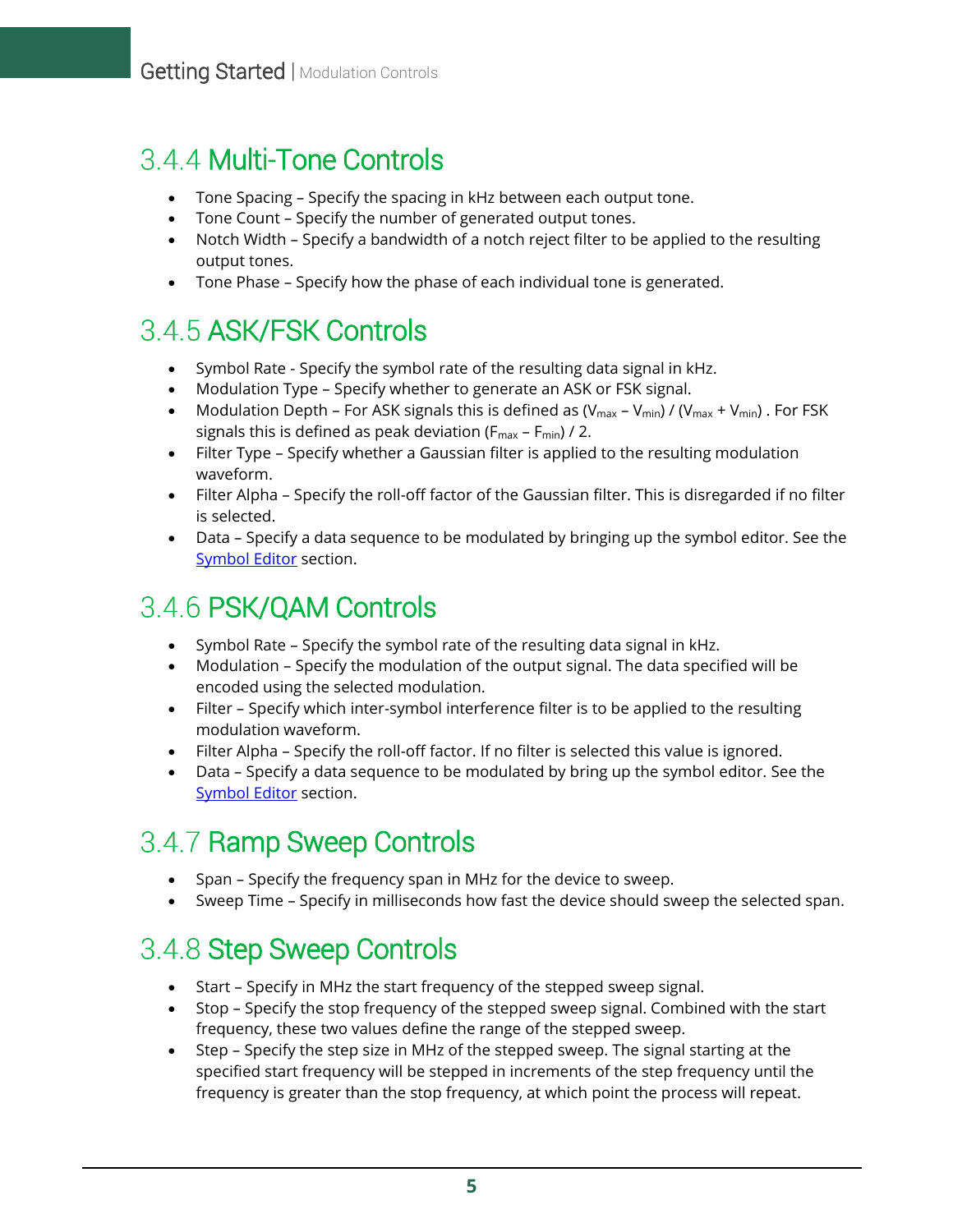• Dwell – Specify how long the signal dwells at each frequency in milliseconds. The actual dwell time at each frequency will be an approximate of the specified dwell time and not exact.

#### 349 Arb Controls

• Load File – Loads an ARB file to be used to generate a custom I/Q signal. See [Arb Files](#page-10-1) for more information regarding the format of these files. If an arb file is successfully loaded, the characteristics of the signal are displayed in the control area.

### **3.5 STATUS BAR**

The status bar displays information about the device and its current state. In the status bar you will see information about the active device such as model and serial number. You will also see the current active modulation.

The status bar also shows you warnings related to the active modulation such as if an entry you entered was limited by the device or outside the range of operation. When the symbol clock error exceeds 1ppm from the requested value, a warning is displayed in the status bar.

## <span id="page-9-0"></span>4 Symbol Editor

The symbol editor is a dialog window used to create custom data sequences in the software for the various digital modulations. The symbol editor makes it fast and easy to enter custom binary sequences. The symbol editor even allows you to save sequences and load them for later use.

The symbol editor consists of the current binary output on the left and a number of action buttons on the right. Above the binary output, you can see the current size of the binary sequence measured in bits and the current bit position of the cursor. Using the buttons on the right of the output sequence, you can add additional bits into

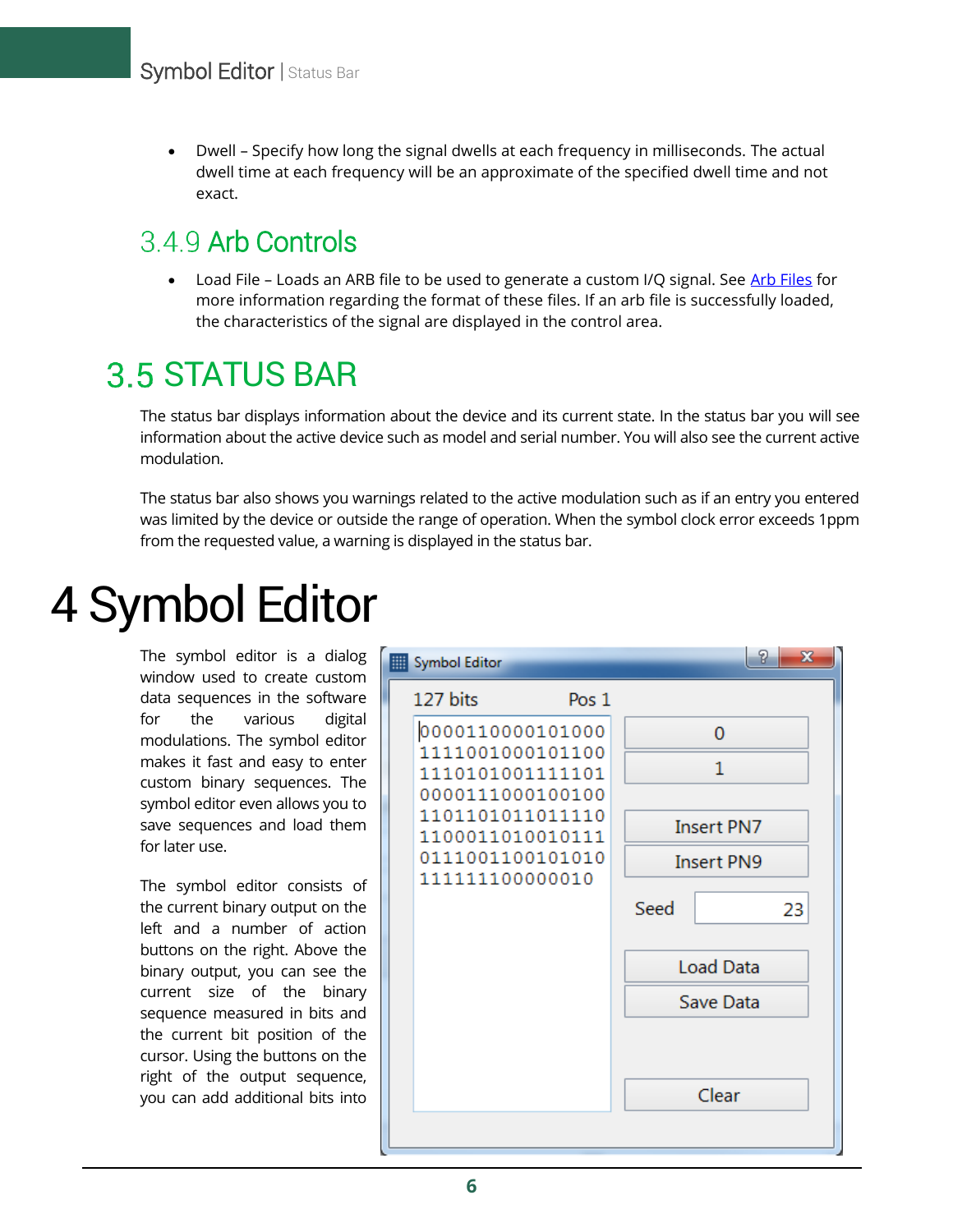the sequence at the cursor location. You can also insert pseudo-noise sequences with the *Insert PN7* and *Insert PN9* buttons. You can manually set the seed for the pseudo random sequences to repeatability tests.

Using the *Load Data* and *Save Data* buttons you can export and import text files containing binary sequences. The file format for the binary sequences is simply a text file (.txt extension) and text zeros and ones defining the sequence. There should be no other characters or whitespace (tabs, spaces, and newlines) in the file.

### <span id="page-10-1"></span>4.1 INTERPRETING THE BINARY SEQUENCE

The binary sequence will be interpreted differently depending on modulation type selected. The sequence will be split according to how many bits per symbol are required for the selected modulation. The sequence is zero-padded at the end of the sequence if needed to create a sequence of an integer number of symbols.

## <span id="page-10-0"></span>5 Arb Files

The software allows you to load custom I/Q arb files which fully define the device output. The files follow a standard format which is described below.

The file should have the extension .csv. It can be easily edited in a spreadsheet application such as Microsoft Excel or any basic text editor. The format is as follows:

*Center frequency in Hz, Amplitude in dBm, Sample Rate in S/s, Samples Count, Period Count I0, Q0, I1, Q1, … Icount-1, Qcount-1*

An example of this format is as follows:

| 1000000000,<br>-20,<br>200000, |  |
|--------------------------------|--|
|                                |  |
|                                |  |
| ر ∠                            |  |
| 8,                             |  |
| 0,<br>رلك                      |  |
| 0,<br>0,                       |  |

The example shown above describes a signal output at 1GHz at -20dBm, and a pulse modulated signal with a duty cycle of 1/8. The pulse width is 5 microseconds and pulse period is 40 microseconds.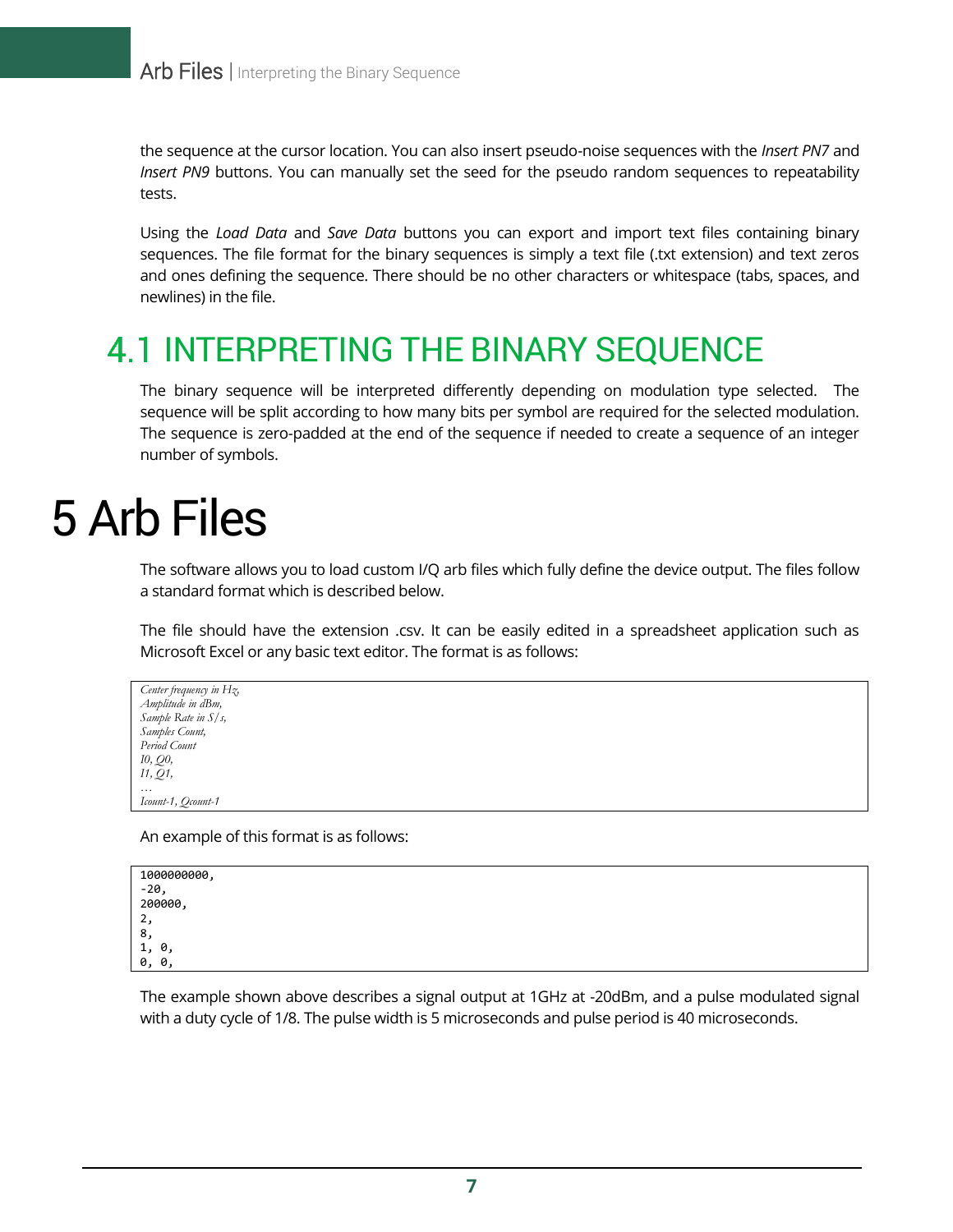### 5.1 NOTES ON THE FORMAT

Each numeric value defined in the format can be separated by a comma or any whitespace (spaces, tabs, and new lines). The example above shows values separated by commas and white spaces. The file would still be valid if all values were on one line as shown below.

```
1000000000 -20 200000 2 8 1 0 0 0
```
Comments can be inserted into the file and will be ignored as long as there is whitespace or a comma separating them from the numeric values. An example of this is below.

| 1000000000 | One GHz                      |  |
|------------|------------------------------|--|
| -20        | Maximum output power allowed |  |
| 200000     | Two hundred kHz sample rate  |  |
| 2          | Two samples                  |  |
| 8          | Period of eight              |  |
| 1000       | Pulse waveform               |  |

If you choose to make comments in the arb files, use words instead of numbers in the comments, as numbers in the comments will be parsed as the next input value.

## <span id="page-11-0"></span>6 I/Q Offset Adjustment Dialog

This applies only to notched multi-tone signals. You will need a spectrum analyzer to make this adjustment. To null the LO feed-through for notched multi-tone signals, place a marker on the LO feedthrough signal, and then adjust I and Q offsets until a minimum amplitude is observed in the center of the notch. You may need to alternate between I and Q offsets a few times.

| 噩<br><b>Offset Controls</b> | P<br>Ж |  |
|-----------------------------|--------|--|
| IQ Offset                   |        |  |
|                             |        |  |
| Ω                           | 0      |  |
|                             |        |  |
|                             |        |  |